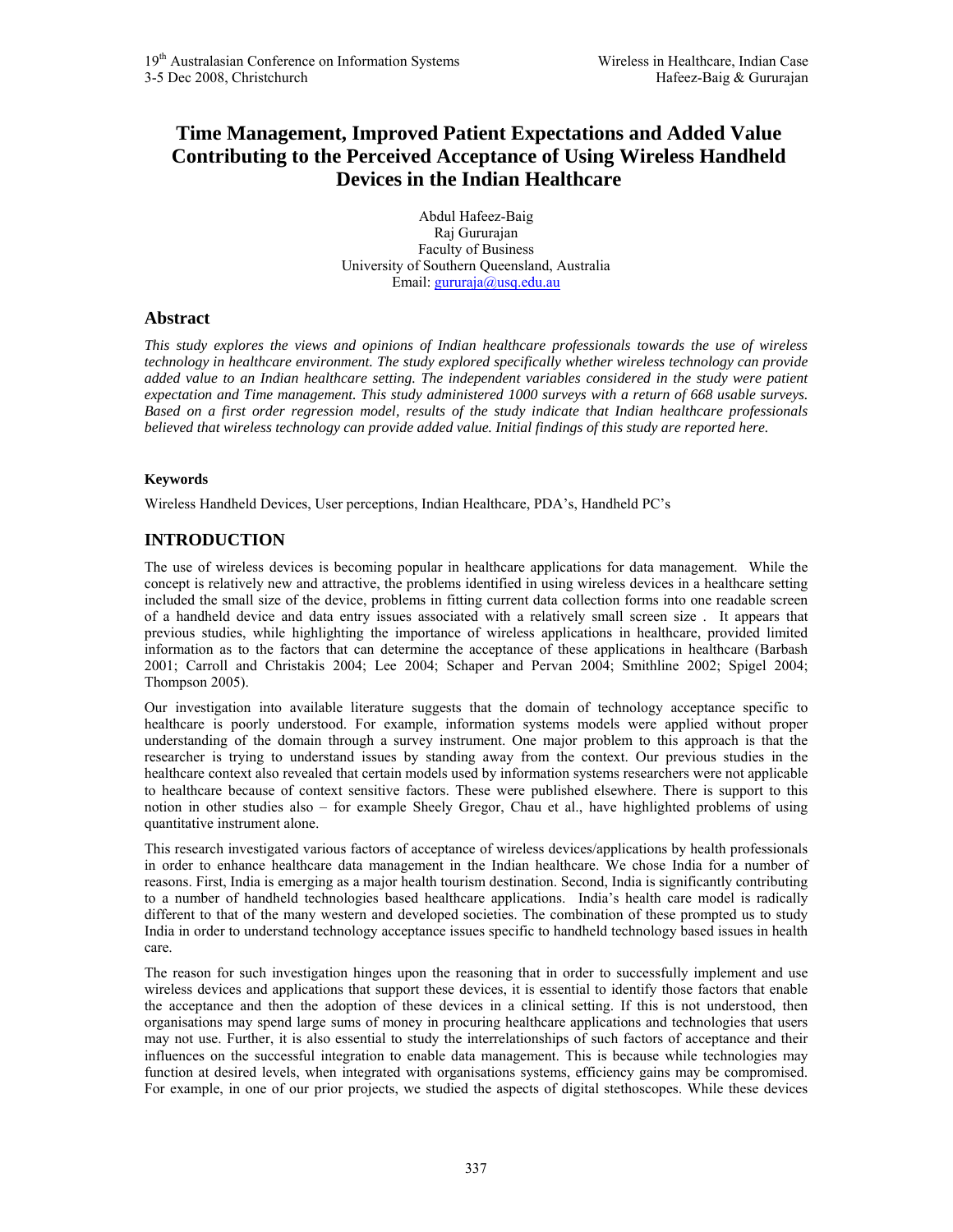were well adopted by students studying for medicine, their integration into organisational systems is found to be complicated. Issues such as these have given impetus to this study.

In the last few years the use of personal digital assistant (PDA) and cell phones have found their way in healthcare (Kitchiner 2006; Spivak 2002; Versel 2008). Irrespective of the business and industry, business have equipped or equipping their workforce with wireless tools. Due to high levels of security tools, declining costs of hardware and super fast wireless connectivity, real-time video and streaming audio are becoming the standard use of wireless services. Healthcare appeared to have recognised these factors. Further, in order to maintain a competitive edge, healthcare businesses are forced to providing high quality of care. This has prompted an increase in the deployment of wireless services in healthcare. Therefore, it is timely to investigate those factors that contribute to the acceptance of a given technology in order to make business decisions. This is one of the motivations for this study.

## **LITERATURE REVIEW**

To understand the issues associated with data collection using wireless applications, we reviewed information technology studies. The review indicated that this area is not yet fully researched. For example, (Redman 2002) states that the wireless technology is in its infancy stage and warns of the potential pitfalls if IT providers rush to implement the technology, (Shah 2001) warns of the slower speed of wireless networks compared with the desktop computers and highlights the potential problems that could be encountered by healthcare. The relatively high costs to set up initially these wireless networks and the potential for escalation in maintenance cost is mentioned by (Shroeder 1999). The lack of real time connectivity due to the mobility of the device and the problems associated with such mobility is highlighted by (Stevenson 2001). The size of the screen and hence the problems that may be encountered in displaying data due to screen size while capturing data is stressed by (Toms 2000). The problems that may be encountered due to the lack of provision for high quality graphic display on wireless devices is highlighted by Atwal (2001). Bevan (2001) discusses the potential problems of capturing data using wireless devices due to the 'hard-to-see display' nature of these devices. These studies highlight the potential problems that could be encountered while using wireless applications. A close investigation into these studies indicates that they also tend to agree that the usage capabilities of these wireless applications are growing and hence these hardware related problems will disappear in a few years time. A surface reading may indicate that there are more problems in using wireless technology in healthcare. But, as these studies are about 4 to 5 years old, it is reasonable to assume that some of these potential problems are resolved.

There are benefits in using wireless technology in healthcare. For example, David & Spell (1997) observed that by using computerised physician order entry (CPOE) error rates can be reduced by around 55 percent. Ying ( 2003) identified wireless applications for end-user in healthcare can save time and improve the productivity through the use for prescription writing, lab order entry, results reporting, clinical documentation, alert messaging, clinical decision support, medication administration, and inpatient care solutions. Ying also argues that for the successful adoption of wireless technology substantial user training is essential.

In the Information Systems literature, there appears to be eight dominant models of acceptance. These are Theory of reasoned Action (TRA), Technology Acceptance Model (TAM), Motivational Model (MM), Theory of Planned Behaviour (TPB), Combined TAM and TPB (C-TAM-TPB), Model of PC Utilization MPCU), Innovation Diffusion Theory (IDT) and Social Cognitive Theory (SCT) (Venkatesh et al., 2003). Each of these models have their own unique contribution towards understanding the adoption process and user acceptance of the information technology. Most of these theories try to explain intention as well as usages behaviours (Venkatesh et al. 2003). Existing models of technology acceptance are drawn from various theories and most noticeable in the domain of information systems are Roger's (1995) innovation diffusion theory (IDT). This theory explores the individual perceptions about using the innovations. Davis's (1989) technology acceptance model (TAM) explores the individual intention and perception towards the innovations. Ajzen and Fishbein's (1980) theory of reasoned action (TRA) and Ajzen's (1991) theory of planned behaviour (TPB) explore the relationship between user beliefs, attitude, intention, and actual use of innovations. Most of the previous works on the adoption of innovation have concentrated on the adoption of particular technology or a particular product in a commercial environment.

What can be realized from this review is that the majority of the studies have focused on the 'hardware' or 'physical' component of wireless devices, as this appears to be a focal point of interest to many authors now. Other studies refer to the 'implementation' or 'management' of these wireless technologies in healthcare organizations, as cost appears to be a determining factor in such implementations. None of the studies reviewed appear to have examined the 'usage' aspects of wireless applications. While studies such as Davies et al., (1989) examined the 'Technology Acceptance' in organizations and derive a model for such acceptance, the outcomes of such studies can not be generalized for wireless applications as the wireless technology is radically different from the traditional desktop technology. With desktop technology, users go to data by accessing data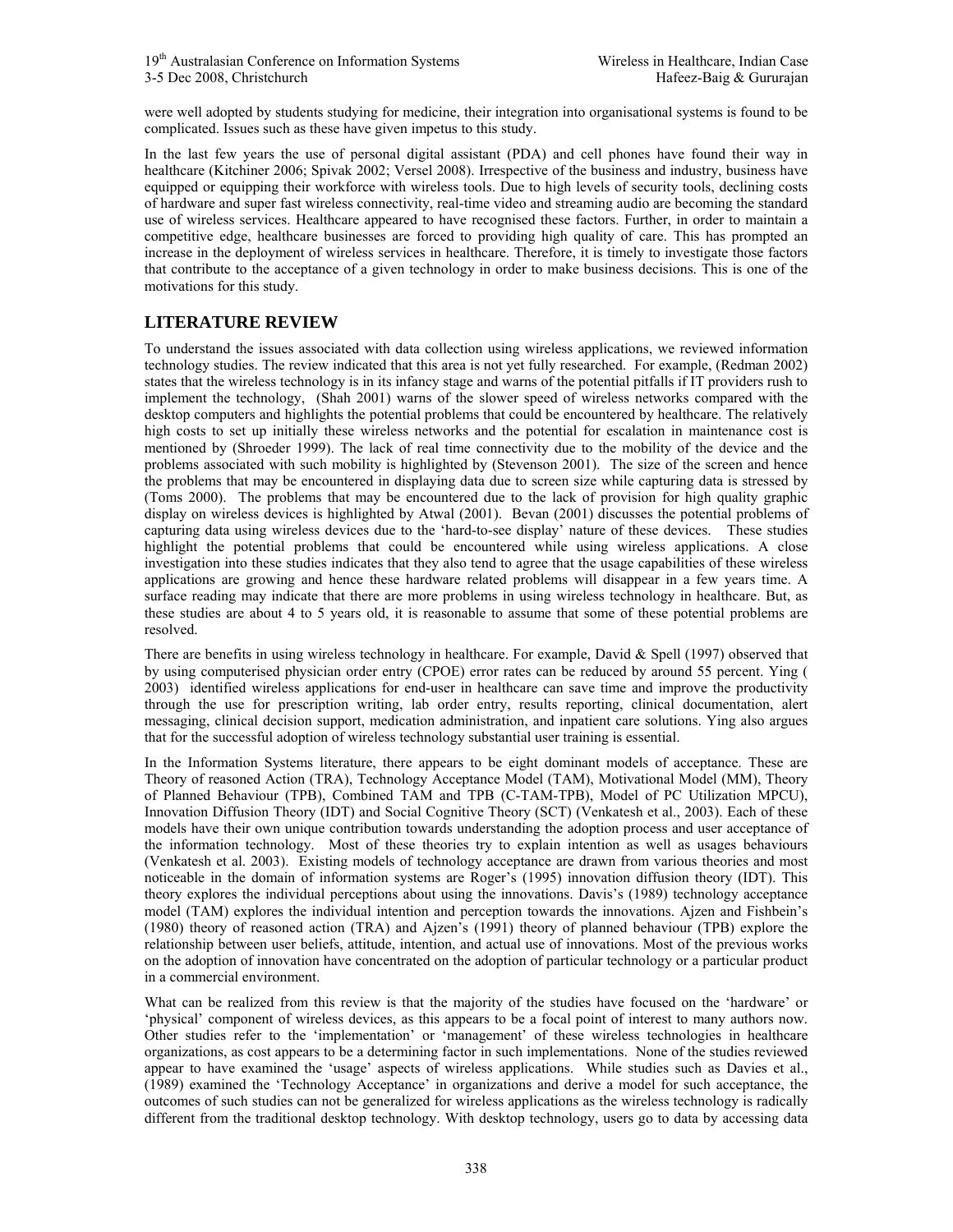using wired and fixed devices. On the other hand, in a wireless technology, the data come to the users via the hand held devices and this new paradigm gives users a lot of mobility and hence access to data. Previous studies have highlighted variables such as cost, time management, data management, patient perceptions, and benefits of using wireless handheld devices in a healthcare setting (Baker and Hoglund 2008; Grist et al. 2007; Hafeez-Baig 2007; Wu et al. 2007). In late 2006 we undertook a research study in the Indian healthcare environment to study the perception of healthcare professionals towards benefits provided by wireless handheld devices. This earlier study has resulted in the following proposition.

**Research Proposition:** Healthcare environment can benefit from the use of wireless handheld devices (Question number 110 in the survey instrument)

### **BACKGROUND**

Prior studies in the Indian context revealed that clinical data management would be significantly improved by the introduction of wireless technology. There is sufficient evidence to suggest that, due to the time sensitive and life critical operations, healthcare organisations are radically different from that of traditional business models (Gururajan et al. 2004; Gururajan and Murugesan 2005). Hence, the determinants identified in the previous technology studies as published in the Information Systems appears to be having little relevance to healthcare. For example, we identified at least 6 studies in health care that found 'ease of use' construct as being a non predictor of technology acceptance ( Chau and Hu 2002; Chismar and Wiley-Patton 2006; Dixon and Stewart 2000; Hu et al. 1999; Jayasuriya 1998). Further, studies conducted in the health context have consistently identified 'usefulness' as a predictor of wireless technology acceptance. The usefulness is specific to clinical usefulness hat includes data management, improved data access, transmission and access to high quality data and the time savings due to these data management. These factors appear to be determining the usefulness of wireless technology in a given healthcare settings (Gururajan 2007; Gururajan et al. 2008; Hafeez-Baig 2007). Thus, we believe that if technology is going to be accepted in a given healthcare setting, then the benefits of using such a technology requires identification prior to any implementation. This is because healthcare organisational units can vary in their wireless technology requirement. For example, while the emergency department is an ideal place for wireless technology installation due to the urgency in accessing data, the operation theatre may not benefit very much by the wireless technology due to the complexity of the physical and associated functional environment. So, our aim in this study was to explore a set of common benefits that can be realised by the introduction of wireless technology at an enterprise level rather than investigating individual sub units at an organisational level. This was stated in the above proposition.

Prior studies, based on their qualitative data, revealed that healthcare professionals isolate three main components as being beneficial while using wireless technology. These three factors were the perception of healthcare professionals that patient expectation about their organisation can be improved due to the introduction of wireless technology (Gururajan 2007; Gururajan et al. 2005a; Gururajan et al. 2005b). The underlying basis is that the new generation is mobile savvy and believes that access to data, patients, services etc can be vastly improved with wireless technology. For example, using wireless technology, it is possible to see and talk to a patient in a hospital bed. Similarly, patients can communicate with their families using the Mobile Multimedia Streaming (MMS) technology. These sorts of expectations appear to be influencing patients' choice of health care organisations.

In terms of healthcare professionals such as doctors and nurses, there is a belief that wireless technology can provide added value. As indicated earlier, this belief stems from the fact that wireless technology can bring data to their hands rather than them going to the data. One example is the access to pathology report via a handheld while conducting rounds by a doctor. With the advent of tele-radiology, such access can be made possible. Nurses believe that by using a smart PDA (a device with phone and a camera), it is possible to better communicate a patients condition to a doctor. In the current environment, a doctor needs to be paged or telephoned, a physical examination is necessary to ascertain the condition prior to taking remedial action. This is where crucial time can be saved.

The third element is the concept of time management. Healthcare managers believe that by introducing wireless technology, available time can be better utilised. For example, it is not possible to scribble notes in the database formats. However, it is possible to scribble notes about a patient in a PDA as PDAs come with applications that can facilitate note taking. Nurse Managers believe that such applications can save about 30 minutes per shift while handing over patient records. Similarly, nursing unit managers also believe that 'walking time' can be saved while accessing paper based records or computer terminals as there are limited terminals available in the wards.

These three concepts appear to be the major determinants of the benefits a wireless technology can bring to healthcare organisations. We wanted to test whether these are in fact statistically valid. Thus we created a conceptual model to test the proposition.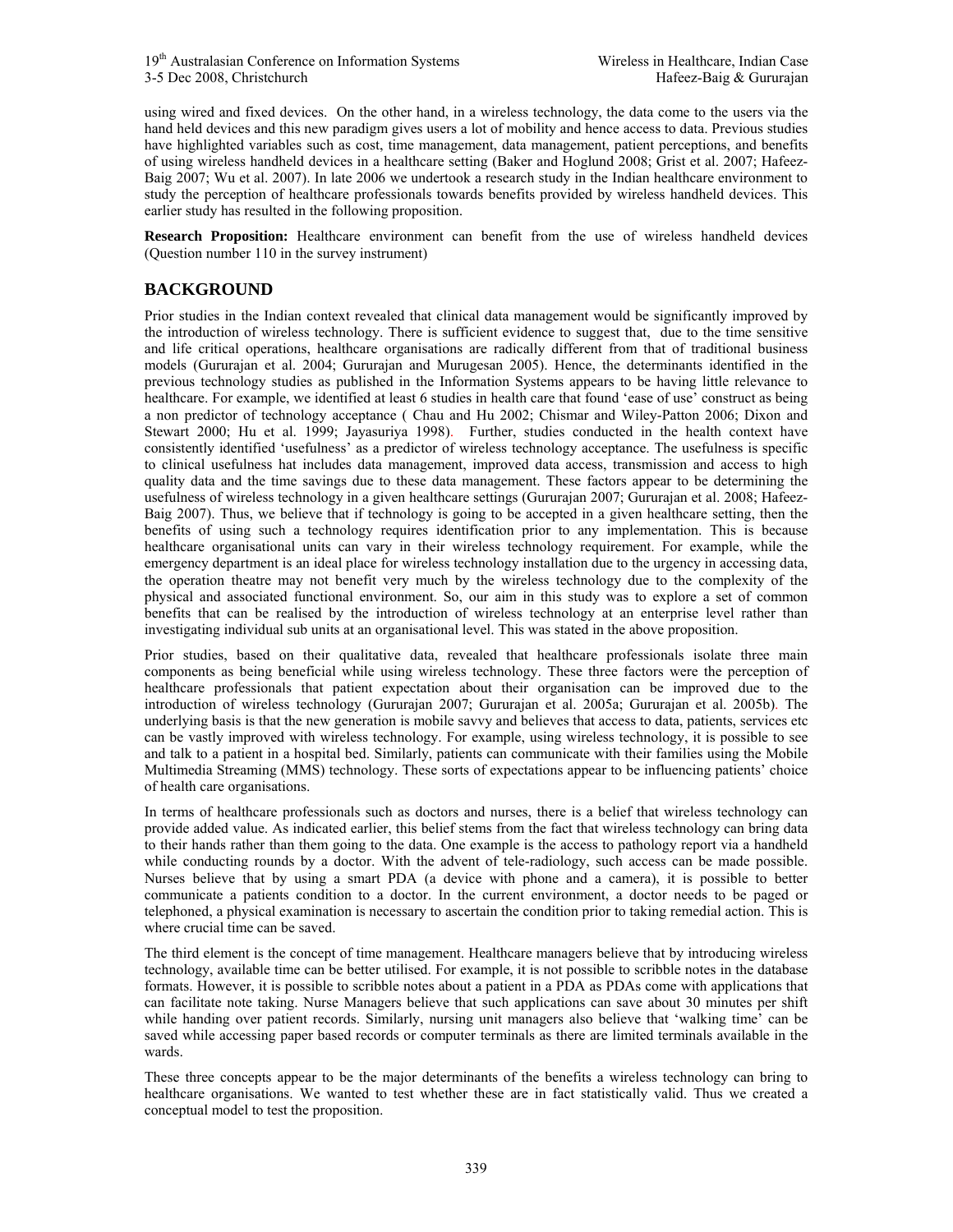

Figure 1: Conceptual Model for the predictors to WHD in healthcare setting

In order to statistically validate the proposition, we also developed three specific hypotheses. The hypotheses were directional as we have sufficient evidence from our qualitative study that these are in fact the beliefs expressed by the participants.

- Healthcare setting can benefit through wireless handheld devices by better time management (Question number 103 in the survey instrument)
- Wireless handheld devices can improve patient expectation in healthcare setting (Question number 107) in the survey instrument)
- Wireless handheld devices can provide added value to healthcare systems (Question number 109 in the survey instrument)

## **METHODOLOGY**

In order to test the proposition, a survey instrument was developed from the qualitative study<sup>1</sup>. The survey instrument contained over 110 questions involving a range of questions starting from demographics to specific benefits and perceptions. However, the last section of the survey instrument specifically explored the proposition developed for this study. Details of the survey and the qualitative components have been documented in other published studies. Footnote below is a reference for more information on the qualitative methods and survey instrument development. The numbers in bracket next to a given hypothesis (for example Q103) indicates the question number in the survey administered.

## **DATA ANALYSIS**

In total 1000 survey questionnaires were distributed to the Indian healthcare professional. The professionals were drawn from both public and private hospitals. The healthcare professionals either had some form of wireless experience or were aware of wireless technology applicable to healthcare. We did not apply any screening techniques.

These were distributed in person through a research support agency in India. A time out period of four weeks was agreed and a telephone follow-up was initiated. The total data collection period was three months from the time the first questionnaire was distributed. Out of 1000 questionnaires, 668 (return rate 66.8%) usable questionnaire were coded into a spreadsheet for further statistical analysis. Following table shows the descriptive statistics.

 $<sup>1</sup>$  Detailed discussion on the qualitative study and selection of survey methodology can be found in our previous publications (details to</sup> be provided on acceptance of this paper).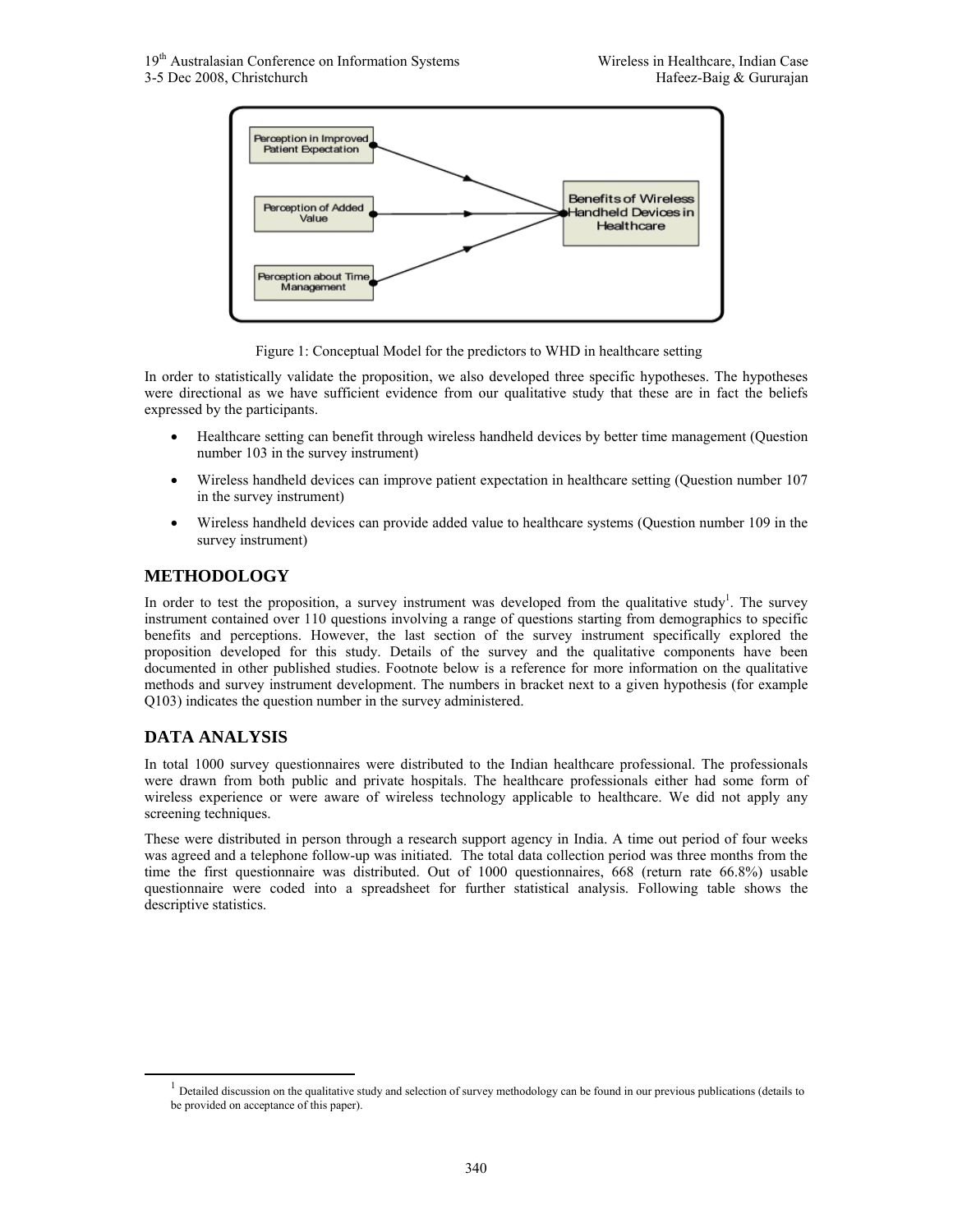|        |             |                     |                      |            | Experience            |        |
|--------|-------------|---------------------|----------------------|------------|-----------------------|--------|
|        | Gender      |                     | Less than 2<br>Years | 3-10 Years | More than 10<br>Years | Total  |
| Female | 191 (28.6%) | Count               | 43                   | 116        | 32                    | 191    |
|        |             | % within Gender     | 22.5%                | 60.7%      | 16.8%                 | 100.0% |
|        |             | % within Experience | 44.3%                | 29.6%      | 18.4%                 | 28.8%  |
|        |             | % of Total          | $6.5\%$              | $17.5\%$   | 4.8%                  | 28.8%  |
| Male   | 476 (71.3%) | Count               | 54                   | 276        | 142                   | 472    |
|        |             | % within Gender     | 11.4%                | 58.5%      | $30.1\%$              | 100.0% |
|        |             | % within Experience | 55.7%                | 70.4%      | 81.6%                 | 71.2%  |
|        |             | % of Total          | 8.1%                 | 41.6%      | 21.4%                 | 71.2%  |
| Total  | 667 (99.9%) | Count               | 97                   | 392        | 174                   | 663    |
|        |             | % within Gender     | 14.6%                | 59.1%      | 26.2%                 | 100.0% |
|        |             | % within Experience | 100.0%               | 100.0%     | 100.0%                | 100.0% |
|        |             | % of Total          | 14.6%                | 59.1%      | 26.2%                 | 100.0% |

| Table 1. Gender, Experience and Type of Organization |  |  |  |  |
|------------------------------------------------------|--|--|--|--|
|------------------------------------------------------|--|--|--|--|

**Correlations:** Prior to conducting high level statistical analysis through SPSS ver 16, a correlation analysis was conducted between dependent variables and the independent variable to establish the Multicollinearity of the independent variable. The correlation analysis provided below:

| Table 2. Correlation analysis |  |
|-------------------------------|--|
|                               |  |

|                                          | HC will benefit<br>from WHD | <b>WHD</b><br>time<br>and<br>Management | <b>WHD</b><br>will<br>improve<br>patient<br>expectation | <b>WHD</b><br>will<br>added<br>Provide<br>value |
|------------------------------------------|-----------------------------|-----------------------------------------|---------------------------------------------------------|-------------------------------------------------|
| HC will benefit from WHD                 | 1.000                       |                                         |                                                         | $\bullet$                                       |
| WHD and time<br>Management               | $.356**$                    | 1.000                                   |                                                         |                                                 |
| WHD will improved<br>patient expectation | $.445**$                    | $324**$                                 | 1.000                                                   | ٠                                               |
| WHD will Provide added<br>value          | $.716**$                    | $.311**$                                | $.416**$                                                | 1.000                                           |

We conducted the Pearson Correlation test to determine the correlations between the variables. The table above shows that Indian healthcare professionals see the positive correlation between the benefits and their relationships to added value, time management and improved patient expectations. These variables are significantly and highly correlated. This correlation analysis shows that Indian healthcare professionals perceived the wireless handheld technology to be useful and to be beneficial in their given healthcare environment.

#### **Reliability Analysis**

Prior to analysing the data for multiple regression analysis, a reliability analysis of the variables was calculated using Cronbach's Alpha. A value of 0.764 for all the four variable used namely, *HC will benefit from WHD*, *WHD will save time*, *WHD will improve patient expectation*, and *WHD will Provide added value.* According to (Hair et al. 2006), this Cronbach's Alpha value is suitable for high level statistical analysis.

From correlation table number 1, correlation among the independent variables *(WHD will save time, WHD will improve patient expectation, and WHD will Provide added value*) is less than 0.5 ( $r < .5$ ). According to Field (2003) if there is high correlation among the independent variables, then there could be problems of multicollinearity. As the correlation between the predictors is less than 0.5, it can be assumed that there is limited evidence on the multicollinearity. Thus, the predictors to predict the *healthcare will benefit from WHD* are valid.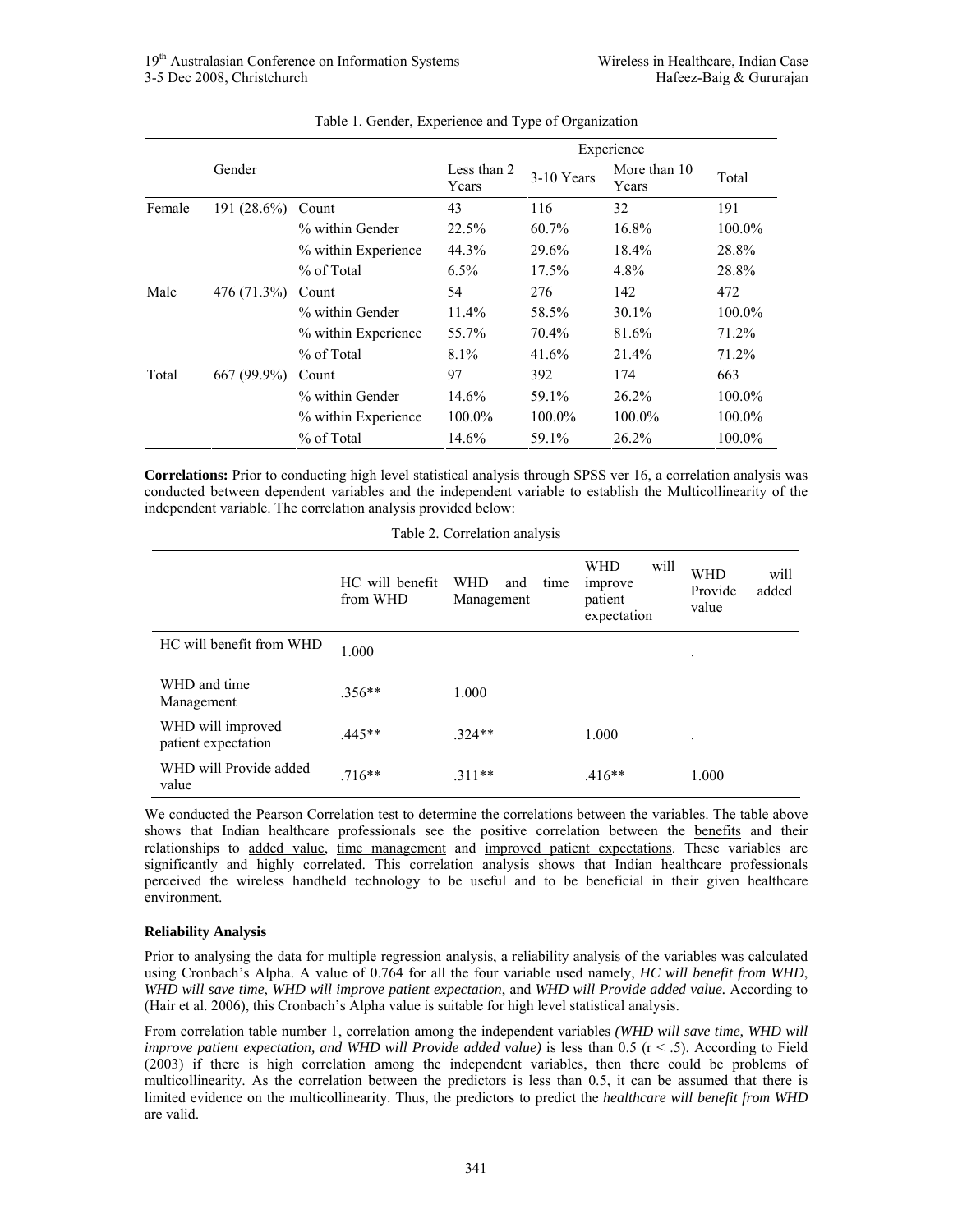#### **Regression Analysis**

A multiple regression analysis was conducted between the dependent variable "HC will benefit from WHD" and the following independent constructs (Question number 110). The main reason for conducting the multiple regressions was to understand any potential issues with collinearity as SEM and PLS tend to avoid these issues. Further this research is still at exploratory stages and we felt that it is appropriate to conduct a traditional regression approach to uncover factors that are not yet validated.

- Perceived use of Wireless handheld technology in healthcare will save time (Question number 103)
- Perceived Use of Wireless handheld technology in healthcare will improve patient expectation (Question number 107)
- Perceived use of Wireless handheld technology in healthcare will provide added value (Question number 109)

The regression model returned a correlation coefficient of 0.732 ( $R = .732$ ). The model also conforms to a straight line with the  $R^2 = .536$  indicating an acceptable level of variance in the dependent variable. The regression model also indicates that Indian healthcare professionals perceive that there will be value added benefits by using the wireless handheld devices in Indian healthcare environment.

Further, an ANOVA was run to confirm the level of significance. The ANOVA returned a significant value of p < .05 indicating that the model is highly significant. This is shown below in the table. Table 4. ANOVA

| .          |                   |     |                |         |       |  |  |  |
|------------|-------------------|-----|----------------|---------|-------|--|--|--|
| Model      | Sum of<br>Squares | df  | Mean<br>Square | F       | Sig.  |  |  |  |
| Regression | 438.834           | 3   | 146.278        | 255.451 | .000a |  |  |  |
| Residual   | 380.224           | 664 | .573           |         |       |  |  |  |
| Total      | 819.058           | 667 |                |         |       |  |  |  |

Above tables confirms the three independent variable used together as a set, are significantly related to dependent variable  $(P < .05)$ , hence multiple correlation coefficient is significant. F statistic with degree of freedom of 3 and 664, and F = 255.5. The F statistic is significant at  $p < 0.05$ . Hence, in the opinion of Indian healthcare professionals, the independent variables are significant for degree of freedom (F(3,664) = 255.5, p < .05). Subsequent to this, we ran a coefficient analysis to determine the strength of variables. The following table provides this detail.

| Model                           | Unstandardized<br>Coefficients |               | Standardized<br>Coefficients |        |      | Correlations   |         |      |
|---------------------------------|--------------------------------|---------------|------------------------------|--------|------|----------------|---------|------|
|                                 | B                              | Std.<br>Error | <b>B</b> eta                 |        | Sig. | Zero-<br>order | Partial | Part |
|                                 |                                |               |                              |        |      |                |         |      |
| Time<br>Management              | .146                           | .031          | .135                         | 4.756  | .000 | .356           | .181    | .126 |
| Improved patient<br>expectation | .078                           | .034          | .072                         | 2.292  | .022 | .445           | .089    | .061 |
| Provide added<br>value          | .667                           | .033          | .636                         | 20.285 | .000 | .716           | .619    | .536 |

Regression coefficient for time management and added value are significant (t = 4.76, p < .05 and t = 20.29, p < .05). From the table above, it can be seen that the variables time management and added value are highly significant and the variable improved patient expectation is significant and uniquely contribute to the regression equation and explaining the variance in the benefit of WHD in healthcare environment.

This gave us the confidence to run a unique variable contribution analysis in determining the model posited earlier in this paper. The contribution analysis is provided below.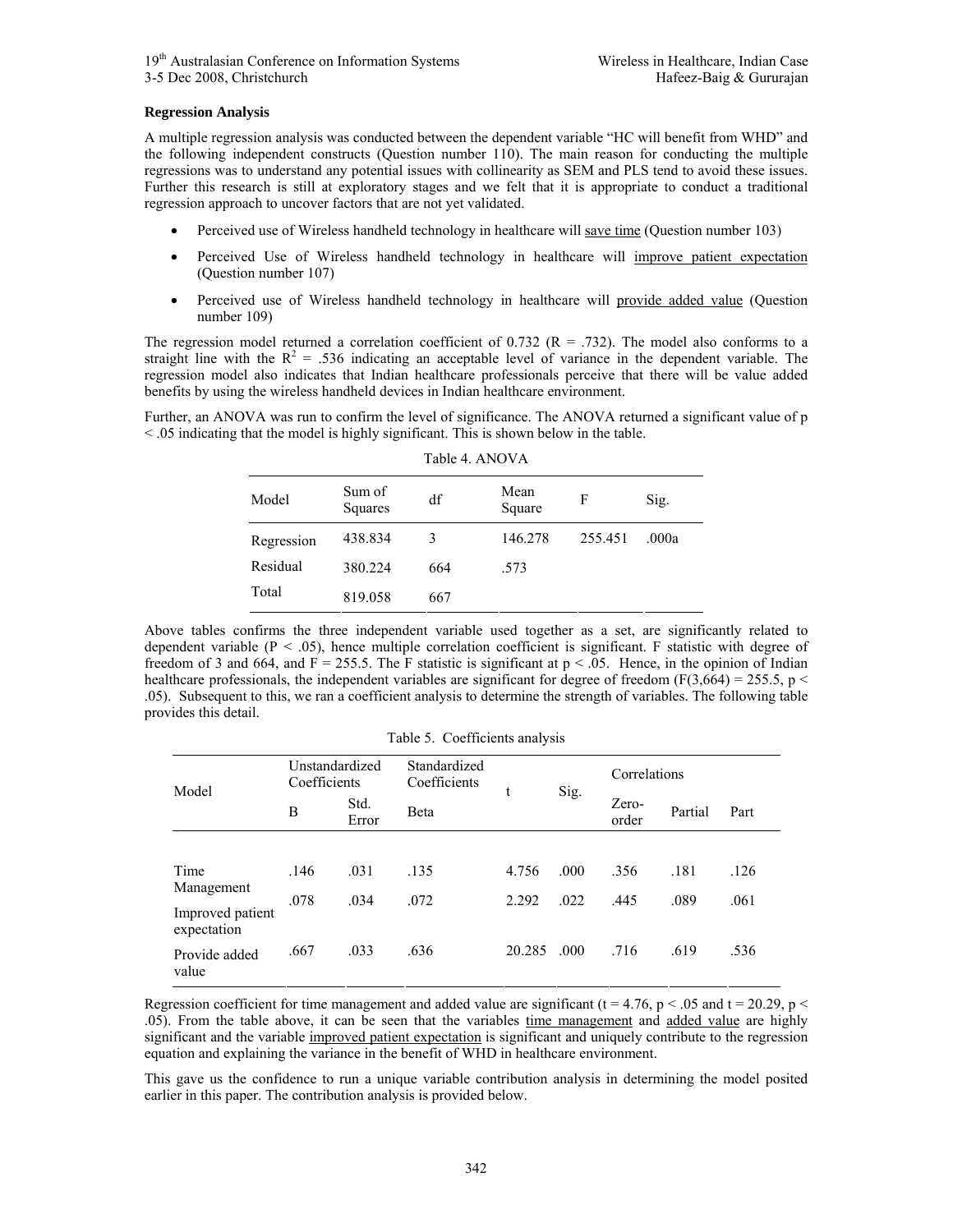| Independent<br>Variables                   | Dependent<br>Variable          | Hypo           | β    | $\mathbf r$ | Variation<br>due to Path | R2   | t-Value |
|--------------------------------------------|--------------------------------|----------------|------|-------------|--------------------------|------|---------|
| WHD and Time<br>Management                 |                                | H1             | .135 | $.356**$    | 0.048                    |      | 4.76    |
| WHD will<br>improve patient<br>expectation | HC will<br>benefit from<br>WHD | H <sub>2</sub> | .072 | $.445**$    | 0.033                    | .534 | 2.3     |
| WHD will<br>Provide added<br>value         |                                | H <sub>3</sub> | .636 | $.716**$    | 0.455                    |      | 20.3    |

Table 6. Unique contribution analysis

The table above shows that the independent variable added value is strongly contributing to the regression model in determining the dependency of benefits of wireless handheld devices in the Indian healthcare ( $r =$ 0.716). The other two variables improved patient expectation and time management contribute relatively less in determining the model ( $r = 0.445$  and  $r = 0.135$  respectively). From the table above, it can be inferred that the three independent variables time management, improved patient expectation and added value are all significant. Further, it can be inferred from the above table that two independent variable *provide added value* contributes strongly to the model while the other two independent variables *save time* and *improved patient expectation* contribute relatively weak to the regression equation.

Further, a multiple regression analysis was conducted between the dependent variable Healthcare will benefit from the use of wireless handheld devices, and the three independent variables improved patient expectation, will save time, and provide added value. The multiple correlation was significant at  $\overline{R} = .732$ ; F(3,664) = 255.5; p < .05. The variation was explained at 53.4%, which is acceptable. From the above data analysis, we can draw the graphical relationship between the three predictors and the dependent variable as follows:



Figure 2: Interaction relationship of the predictors to WHD in healthcare setting

The higher level statistical data analysis clearly shows that perception of added value from the use of wireless handheld devices influenced the healthcare professionals' decision to use the wireless technology. 53% variation in the dependent variable Benefit of wireless handheld technology in healthcare setting is explained predominantly by the dependent variable perception of added value, where as role of other two independent variable is very minor.

## **DISCUSSION**

Participants surveyed in this study strongly endorsed the determinant 'added value' as a major predictor of benefits that a wireless technology can bring to health care. Our previous studies indicate that shift handover reports, access to online databases such as the MIMS, faster communication with medical professionals, reduced response time and improved service quality as some of the benefits realised by introducing wireless handheld technology in health care domain. In effect, the participants of this study affirmed the notion that 'usefulness' is more critical (than 'ease of use') while deploying wireless handheld technology (Rod Ward 2008).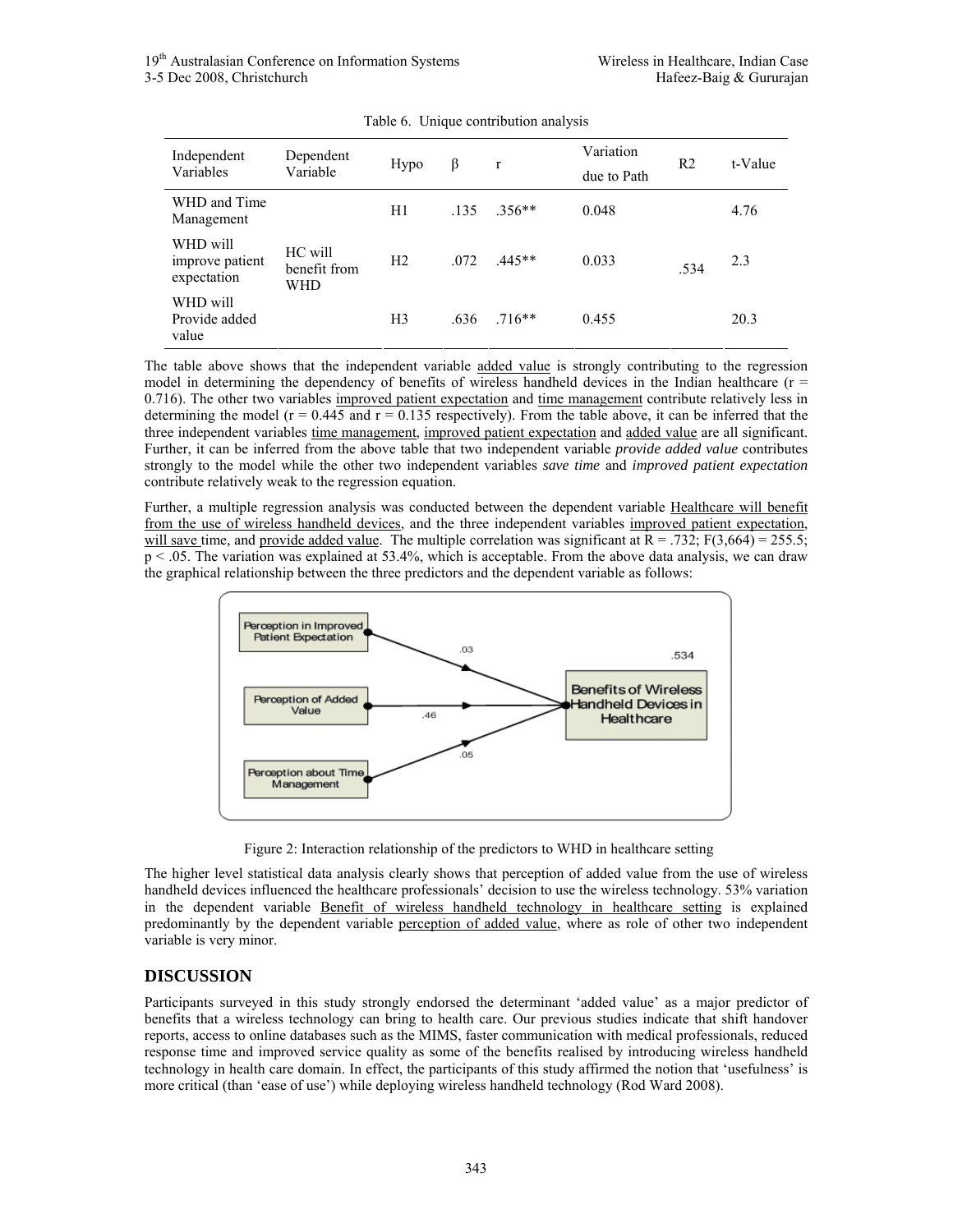Previous studies have already indicated some of these aspects. For example, staff crisis encountered by health care can be addressed by introducing wireless technology that can save time expended in walking from one location to another to access documents as attested by Davis (2002). Health care operations are complex. However lack of mobility offered by legacy systems adds to this complexity, especially in information access. Wireless technology can address this issue to some extent by offering mobility imbedded in information systems. This concept is discussed by Yacano (2002) who suggested that increasingly complex information challenges can be developed using handheld technology. Nursing staff need to comply with rigorous regulatory framework. In fact, health care in Australia is audited on various compliance aspects. Wisnicki (2002) has already identified that wireless handheld technology can help data collection in a clinical environment in a way that it can address the rigorous regulatory framework. For instance, in the current information systems, it is not possible to write notes due to the data base architecture. These notes are manually written and subject to transcription errors. Handheld technologies can help nursing staff to record various details that cannot be accommodated by the limitations placed by databases. Further, such recording can be attested by date and time stamps, thus meeting some aspects of regulatory aspects.

Reducing the medication errors appears to be a major goal among health managers (Siracuse et al. 2008; Turisco 2000). This is because it is difficult to validate medical data due to their complexity and time sensitivity. Generating affordable applications that allow for greater mobility as suggested by Athey & Stern (2002) as well as reducing medical errors in these applications will be a great value to health organisations. The reduction can be at data validation level or at developing algorithms that can validate decision making. Handheld technologies can play a crucial role. In fact, there are pilot applications being trialled where artificial intelligence is embedded in health applications to develop decision making modules to assist nurses and physicians. In addition to these, wireless applications would also provide benefits to healthcare due to its flexibility and mobility in better data management as indicated by Wisnicki (2002). Other added value in using wireless technology may include addressing complex patient data requirements (Davis 2002), proper integration of data to existing systems (Craig & Julta 2001), and improved access to data from anywhere at any time (Stuart & Bawany 2001).

Participants of this study have identified 'improved patient expectation' as one of the determinants the wireless technology can bring to health care. While this determinant is not as strong as the 'added value' factor, it is possible to conceive that data management will result in better service delivery. For example, by properly integrating data into organisational systems, billing cycles can be better handled and reduced. This also improves time management. While sub-factors associated with these two factors need further investigation, in our previous studies in Australia and Taiwan respectively, these two factors appeared to have emerged as strong candidates for determining the introduction of wireless handheld technology in healthcare. While these two factors may not just confine to clinical usefulness, it can be inferred that their influences beyond clinical domain is undoubtedly critical for organisations, especially for effectiveness and efficiency.

## **CONCLUSION AND FUTURE RESEARCH**

This study explored the views and opinions about the benefits of using wireless handheld devices in Indian healthcare systems. Indian healthcare professionals clearly see the advantages of using wireless devices in a healthcare setting. It was found that wireless technology can provide added value to the existing healthcare environment, where as due to lack of infrastructure, improved patient perception and time management were not significantly contributing to the perception of realising benefits from the use of wireless technology in Indian Healthcare environment. It appears that healthcare professionals appreciate the overall benefits of wireless technology, but specific benefits may need further investigation. Another aspect future research may consider is the determinants of wireless handheld devices in specific healthcare contexts such as the operation theatres and emergency departments as these contexts are radically different.

## **REFERENCES**

Atwal, R. (2001) The wireless office: Evolution, Revolution or Bust. Gartner Research.

- Baker, S. D. & Hoglund, D. H. (2008) Medical-Grade, Mission-Critical Wireless Networks [Designing an Enterprise Mobility Solution in the Healthcare Environment]. Engineering in Medicine and Biology Magazine, IEEE, 27, 86-95.
- Barbash, A. (2001) Mobile computing for ambulatory health care: points of convergence. The Journal of ambulatory care management, 24, 54-66.
- Bevan, N. (2001) International standards for HCI and usability. International Journal of Human-Computer Studies, 55, 533-552.
- Carroll, E. A. & Christakis, A. D. (2004) Pediatricians' Use of and Attitudes About Personal Digital Assistants Pediatrics, 113, 238-242.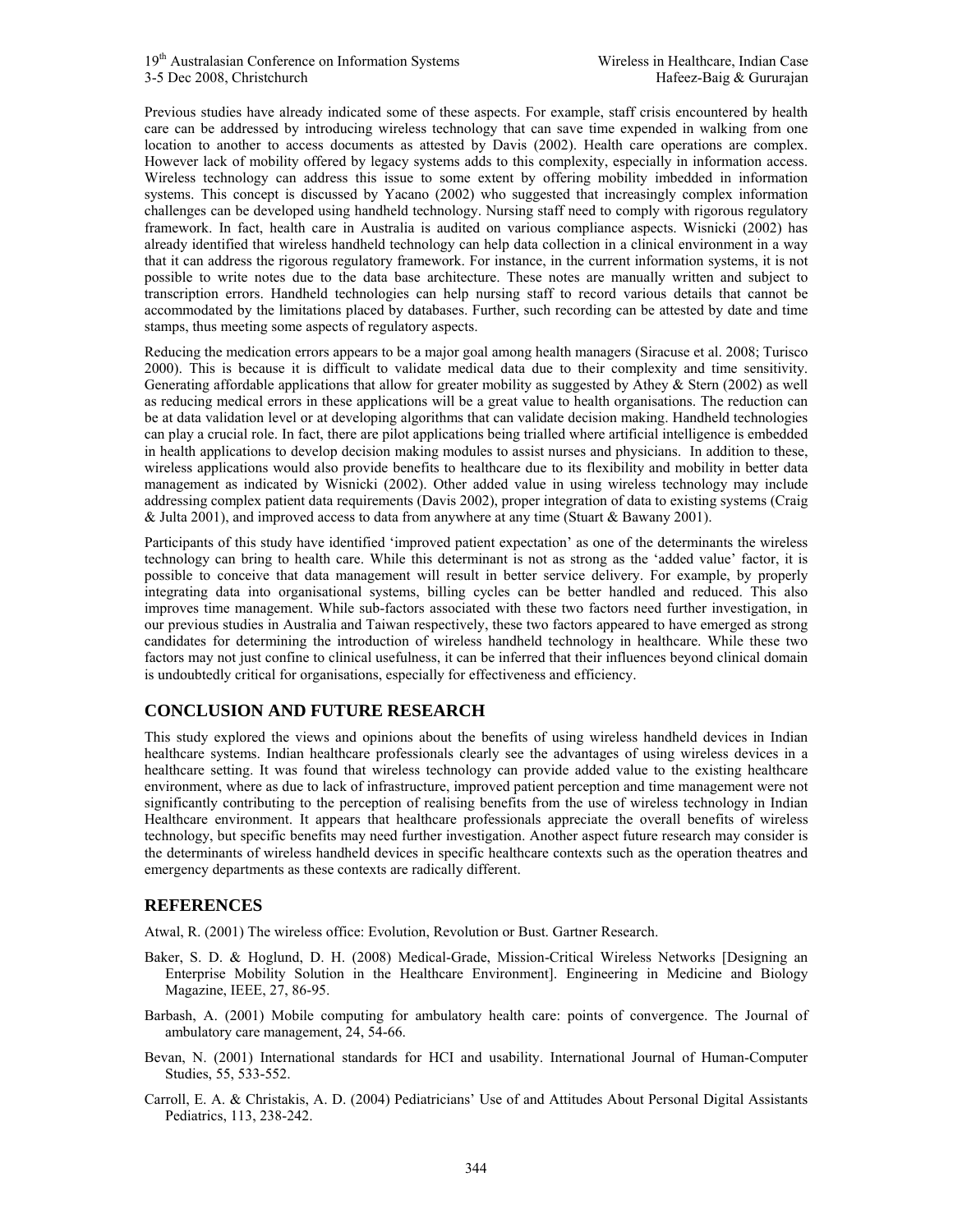- Chau, P. Y. K. & Hu, P. J.-H. (2002) Investigating Healthcare Professionals' decision to accept telemedicine technology: An empirical test of computing theories. Information and management, 279-311.
- Chismar, W. R. & Wiley-Patton, S. (2006) Predicting Internet use: Applying the extended technology acceptance model to the healthcare environment. IN SPIL, T. A. M. & SCHURING, R. W. (Eds.) E-health systems diffusion and use: The innovation, the user and the USE IT model. Hershey, PA, USA, Idea Group Inc.
- David, B. & Spell, N. (1997) The cost of adverse Drug Events in Hospitalized Patients: Adverse Drug Events Prevention Study Group. JAMA, 277, 307- 311.
- Davies, F. D., Bagozzi, R. P. & WARSHAW, P. R. (1989) User acceptance of computer technology: A comparison of two theoretical models. Communications of the ACM, 35, 982-1003.
- Dixon, D. R. & Stewart, M. (2000) Exploring Information Technology Adoption by Family Physicians: Survey Instrument Validation. American Medical informatics Association Four Year Cumulative Symposium Proceedings, 1977-2000, Bethesda, MD.
- Field, A. (2003) Discovering Statistics using SPSS for windows, London, SAGE Publications.
- Grist, S., Hafeez-Baig, A., Gururajan, R. & Khan, S. A. K. S. (2007) Clinical Usefulness is the Key Common Determinant of Adoption of Wireless Technology in Healthcare for India and Australia. In Hafeez-Baig, A. (Ed. Management of Mobile Business, 2007. ICMB 2007. International Conference on the mobile business.
- Gururajan, R. (2007) Factors influencing the intention to use wireless technology in healthcare: an Indian study - Embargoed until December 2008. Journal of Telemedicine and Telecare, 13, 40-41.
- Gururajan, R., Hafeez-Baig, A. & Gururjan, V. (2008) Clinical Factors and Technological Barriers as Determinants for the Intention to Use Wireless Handheld Technology in Healthcare Environment: An Indian Case Study. 16th European Conference on Information Systems. National University of Ireland, Galway.
- Gururajan, R., Kerr, D., Moloney, C. & Houghton, L. (2005a) An investigation into the factors of adoption of wireless applications for data management by nurses. Asic-Pacific Decision Sciences Institute. Tiwan, Asic-Pacific Decision Sciences Institute (APDSI).
- Gururajan, R., Moloney, C. & Kerr, D. (2005b) Drivers for wireless handheld technology: views from Queensland nurses. ABBSA, James Cook University - Centre for Business & Economic Research.
- Gururajan, R. & Murugesan, S. (2005) Wireless Solutions Developed for the Australian Healthcare: A Review. Proceedings of the International Conference on Mobile Business. IEEE Computer Society Washington, DC, USA
- Gururajan, R., Toleman, M. & Soar, J. (2004) Necessity for a new technology acceptance model to predict adoption of wireless technology in healthcare. Let's Make a Difference with Health ICT, HIC Conference. Health Informatics Society of Australia (HISA).
- Hafeez-Baig, A. (2007) Technology Management, Data management, Improved outcomes, Efficiency and Software limitation influencing the use of wireless technology for healthcare in Pakistan 6th IEEE/ACIS International Conference on Computer and Information Science (ICIS 2007) Melbourne, IEEE.
- Hair, J. F., Black, W. C., Babin, B. J., Anderson, R. E. & Tatham, R. L. (2006) Multivariate data analysis, Upper Saddle River, NJ, Pearson Education Inc.
- Hu, P. J., Chau, P. Y. K., Olivia R. LIU Sheng & Kar, Y. T. (1999) Examining the technology acceptance model using physician acceptance of telemedicine technology. Journal of Management Information Systems 16, 91- 112.
- Jayasuriya, R. (1998) Determinants of microcomputer technology use: Implications for education and training of health staff. International Journal of Medical Informatics, 187-194.
- Kitchiner, R. (2006) The role of the personal digital assistant (PDA) in chiropractic practice. Clinical Chiropractic, 9, 119-128.
- Lee, T.-T. (2004) Nurses Adoption of Technology: Application of Roger's Innovation-Diffusion Model. Applied Nursing Research, 17, 231-238.
- Redman, P. (2002) Wait to Invest in Next-Generation Wireless Services. Gartner Research.
- Rod Ward, C. S. P. B. J. B. (2008) The attitudes of health care staff to information technology: a comprehensive review of the research literature. Health Information & Libraries Journal, 25, 81-97.